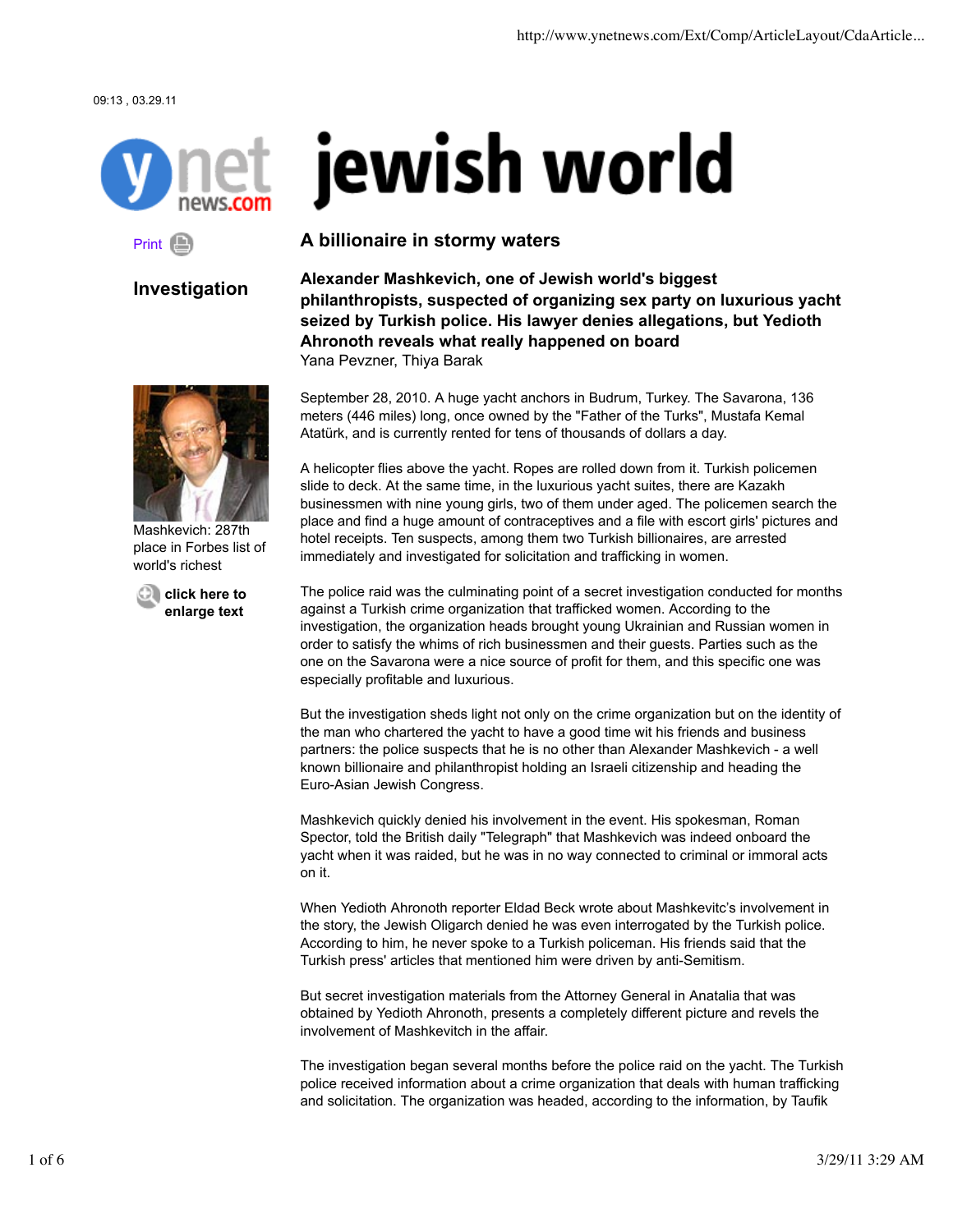Arif, a Turkish tycoon, Donald Trump's business partner and owner of a metal production factory in Kazakhstan and many other businesses in the US and Britain. Arif, dubbed "David" by his people, was born in Kazakhstan and lives in Turkey since 1994. The police followed his organization for two months, documented them with video cameras, tapped their phones and broke into their email and bank accounts.

Investigation materials show that Arif's organization provided escort services to businessmen. The young women, some of whom were underage (according to the investigation, one of the businessmen was especially fond of 13-14 year old, and the organization head supplied those girls) were brought from Russian and the Ukraine, through modeling agencies.

The investigation protocol includes transcripts of phone calls between Arif and his partners, describing the girls, their age, height and looks. Many women were documented leaving the airport in Anatalia and taken to hotels. The police investigators seem to have known it all: who these women were, where they came from, who they were intended for, and how much he had paid for them. And they knew that if one of the big bosses or the important customers was not satisfied with a girl, she would immediately be sent back to where she came from.

The police also knew that a big event was to take place on the Savarona, an exclusive event with only a few participants, but lots of money and passion.

In the last five years, the yacht was rented twice a year: one week to Arif and one week to Mashkevich. The investigation materials show that in September of last year, before the party, it was leased to Mashkevich for 9 days, for \$300,000. The money was transferred from his bank account in Kazakhstan to Turkey, and there are bank statements to prove it. The Turkish police was tipped that Arif would also be at the party, and decided it would be a good opportunity to catch him red handed.

And so, on September 28, 2010, the third day of the party, the police raided the Savarona. And that's when Mashkevich enters the picture.

#### **Synagogues and matzah crates**

Mashkevitc's character is mysterious, intriguing. He is a cold, calculated businessman who managed to take over Kazakhstan's natural resources with his partners, and accumulate approximately 3.3 billion dollars of wealth, which puts him in the 287 place in the Forbes list of the world's richest. But he is also a traditional Jewish person, who donates significantly for synagogue construction in Russia, for deliveries of Matzo to faraway communities, and for Jewish studies.

"When Shimon Peres, the Israeli president, visited Kazakhstan, Mashkevich cried at the sound of the Tikva, the national hymn. He is an enthusiastic Jew and Zionist", say one of the people in his entourage.

Mashkevich, 54, was raised in Kirgizstan, bordering on Kazakhstan. He has a Ph.D. in Linguistics, and at the culmination of his academic career he served as the dean of the Kirgizstan University Faculty of Linguistics. But that was not enough for Mashkevich. He established the Euro-Asian Jewish Congress and at the end of the eighties immigrated to Kazakhstan, where he made friends with the Republic's strong president, Nur Sultan Nezdabayev.

With his two Muslim partners, Alian Ibragimov and Phatuch Shudayev, Mashkevich got a franchise from the state and established Kazakhstan Aluminum. Their business expanded and they lay hands on other national resources such as the Chrome industry, iron and coal mines, electricity, trains, and more. Mashkevich took all these companies in under his corporation, ENRC. "I always wanted more. I believed in capitalism", he said in an interview.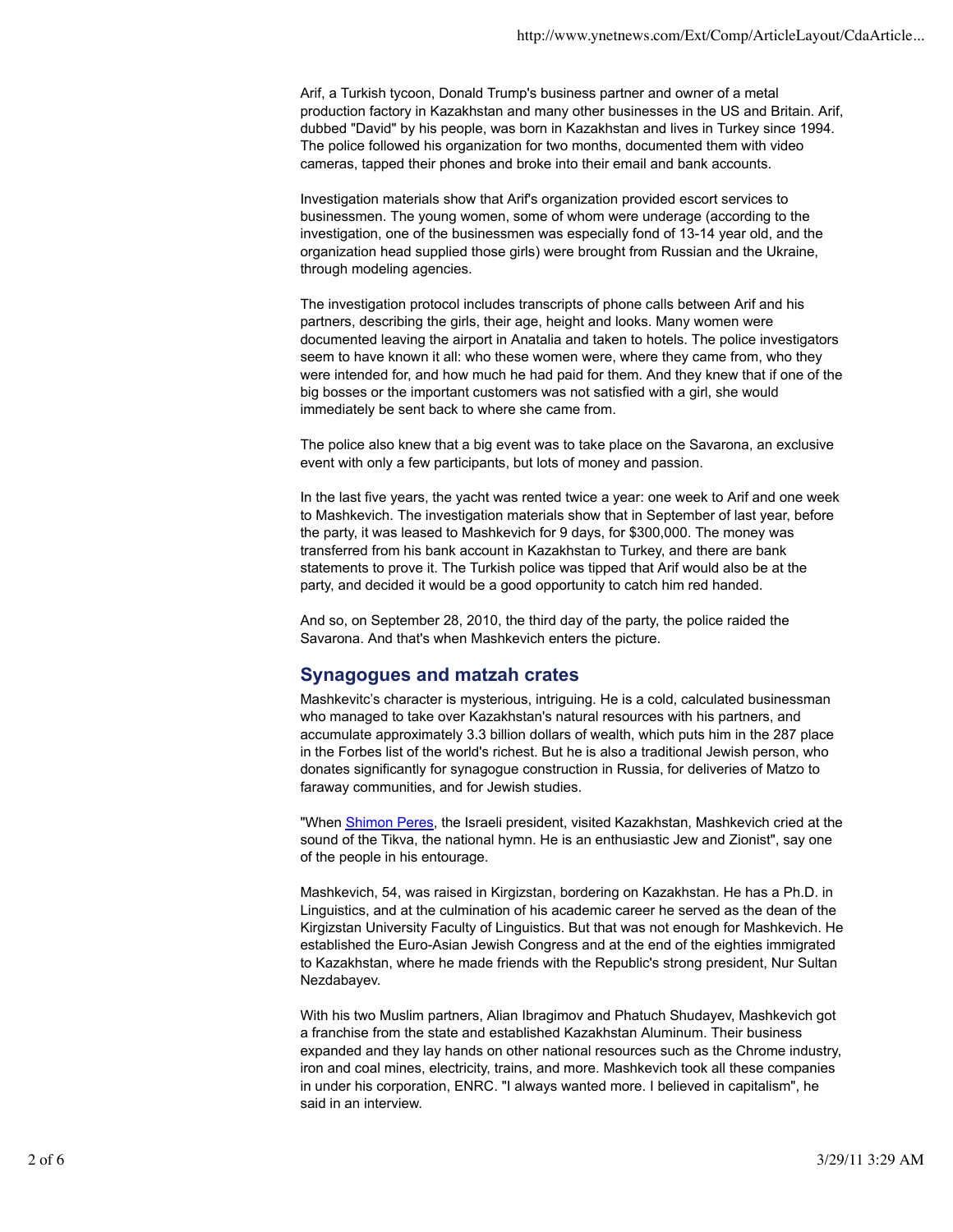In 1991, Mashkevich immigrated to Israel and received an Israeli nationality, but chose to return to Kazakhstan. He currently divides his time between Asian Russia, Belgium and London, where his wife and two daughters live. Among others, he has done business with Dan Gertler and Benny Steinmatz. So far, Mashkevich has avoided investing in the Israeli economy. "The market is limited and the bureaucracy cumbersome", he explained. However, he has recently announced, at the Herzliya convention, "I have made a strategic decision to invest in the local economy. It is the right time". He even purchased a penthouse for his daughter in the future project, Sea One, in Tel Aviv, and paid NIS 110 million (\$31 million) for 1,000 square meters (10,765 square feet).

When it comes to charity, Mashkevich is very generous. Knesset Member Zeev Bielski, former head of the Jewish Agency, says: "In my very first days on the job, I heard of a Jewish man with a big heart who invests a lot in the Jewish life of Asian Russia. I made an effort to meet him, and when he came to Israel we were introduced.

"I met a warm man who respects his parents and builds synagogues in their memory. We recruited him to the lone soldiers' project. Every time we wanted to bring a soldier's parents to Israel, he financed it. He is one of the donators we enjoy working with. I'm not sure his identification with Israel is good for his business, but that doesn't matter to him".

In the haredi world, Mashkevich is called "Hanagid", a title used for the greatest philanthropists. The Braslev Jews dub him "Redeemer of the holy grave", since he redeemed the debts and foreclosure from the Ukrainian grave of the Rabi Nachman from Braslev. Recently, he donated a large sum of money for the establishment of "Zaka" branches throughout the world. Zaka Chair, Yehuda Meshi Zahav has only good words to say about him.

"I have been flying with him to the Rabbi Nachman of Uman's grave for two years now. If you see him there, you wouldn't believe how he can pray. When the fire broke out in the Carmel Mountains he arrived within a day to see how he can help. When he went to take a look, one of the policemen at the place told us that his daughter's Bat Mitzvah was supposed to take place in Beit Oren and they don't know what to do. Mashkevich immediately said he would pay for a new location. He donated \$10,000. He also donated for the establishment of a special unit of ATVs that would help with future fires."

Does it not disturb you to take money from him, in light of the recent event he took part in?

"Saints are in heaven. Whoever is here is not a saint. Not me, not you, and apparently not him either. I see how he helps and gives charity. And that is above everything he may or may not have done".

#### **22 escort girls**

A former journalist, an Israeli who worked with Mashkevich, portrays a more complex character. "You have to understand, Oligarchs are a weird people, and Mashkevich is no different. For example, in one of our trips with president Peres, Mashkevich took us on a one day tour. We thought we would be visiting Jewish communities, or important Kazakh sites, but instead all we did was tour synagogues named after his mother.

At first we drove a few hours on the bus and got to one of the synagogues and then we flew to the other. That was extremely strange. Also, at the Herzliya conference he spoke about a "World Jewish Parliament" with great pathos and mentioned several other ambitious ideas. The audience was somewhat embarrassed.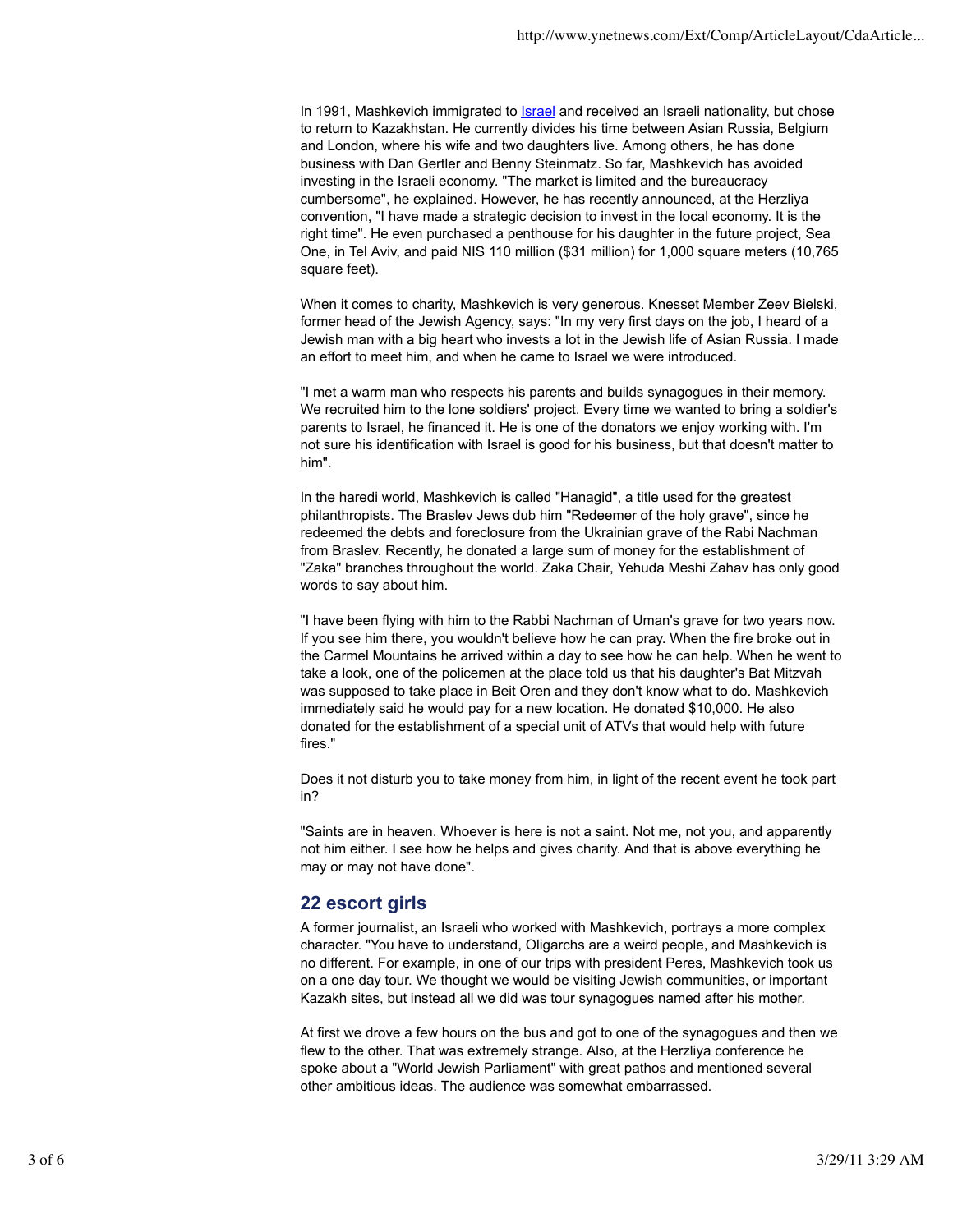"I'm not surprised with the yacht story. Business trips with "working women" are a well-known concept in Asian Russia. In one of my trips there I was with my wife, and one of Mashkevitc's men was sure she is an escort, and asked for her rate. It's deep in their local culture. You don't go there with your legal wife. And once a man arrives alone, they see to all his needs. When a business man arrives and gets a woman for a night, he doesn't say no."

Taufik Arif's organization supplied such women, according to the investigation. Two of his men would select the women from Russian and Ukrainian model agency websites. Afterwards Arif would look at the pictures and approve them, and his people would take care of all the necessary arrangements: settle the price with the agency, set the dates, purchase plane tickets.

When the women arrived in Turkey, they would be taken to one of the Riksos hotels (Arif owns one of the hotels that previously belonged to the chain). "When Taufik plans a vacation or holiday in Turkey, he usually calls me", says Gondoz Akerniz, one of the suspects, who worked for Arif. "If he wants to rent a yacht, I take care of it. He comes here to meet friends and talk about investments, and I order models for them. I don't know if they're underage or not. Taufik asks me to find them."

The organization members knew that Taufik was organizing an event by May 25. The following is a conversation between Gondoz and Arif, cited in the investigation materials:

**Arif:** "Mashkevich wants the Savarona. Find out what dates in September."

**Gondoz:** "Okay."

**Arif:** "Speak to him ASAP and ask him when he wants it and arrange it immediately."

Gondoz took care of renting the yacht for Mashkevich, from September 25 to October 3rd 2010. The owner of the yacht is billionaire Kakharman Sadikuglu, one of Turkey's richest people, and one of the people involved in this affair. In his investigation he said that when he bought the yacht from the state, the condition was that he would only use it for tourism.

He denies having known what was going on aboard it. He says he would have never approved such things aboard a yacht of historical significance to the Turkish people (since Ataturk used it).

"The team onboard is employed by you", said the police investigator, "did you receive any information from them about the suspects bringing escorts and sleeping with them?" Kharman replied, "no one reported such things to me. I didn't know Arif Taufik and Alexander Mashkevich used the yacht for these purposes." Arif's people started recruiting the girls, after having rented the yacht. They located 22 women, three of which were rejected and flown back to Russia.

The day before the party, one of the suspects received a text message with three names of girls who were supposed to arrive at Budrum. Later, six more girls were located and found suitable. The Turkish Attorney General determined according to recorded phone calls that the organization brought those nine women from Russia to Turkey for prostitution. As part of the deal, they were supposed to provide sex services on September 25- October 3, the dates of the Mashkevich cruise.

On September 25 at noon, nine carefully selected women arrived in the Budrum airport. They were put on a bus and a private car and driven to the Riksos Hotel.

On the same day, Mashkevich arrived in Turkey. He says he was never interrogated by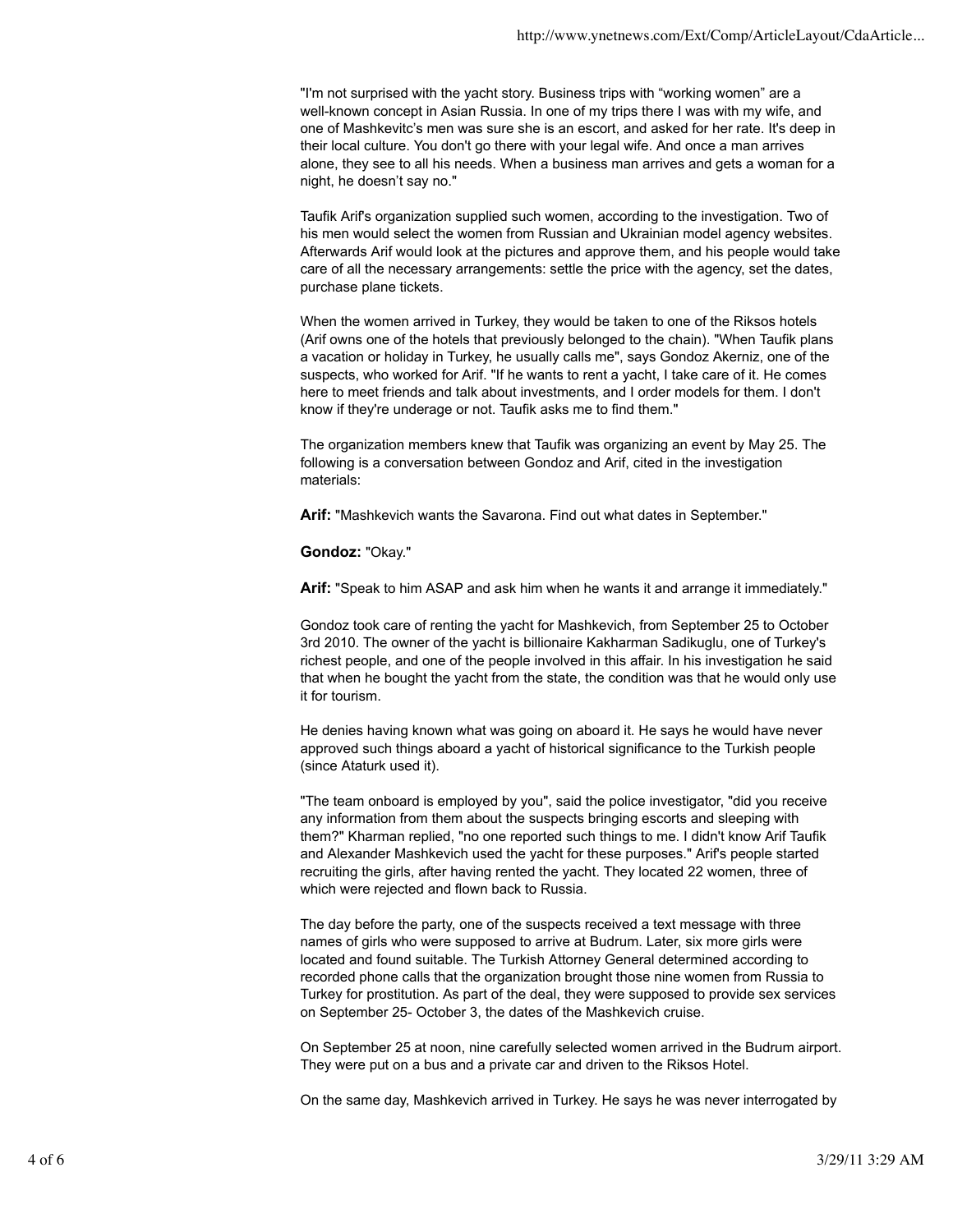the police, but one of the police documents includes an explanation provided by him, with his signature and a photocopy of his ID.

Mashkevich told the police after the raid, "I arrived in Budrum from Jordan on September 25. I came here to rest and hold a few meetings. The women were not with me. We met on the yacht. I had no intimate relations with them. My accountant paid for the event. I'm a businessman I don't know what he paid for and how much, my accountant takes care of everything.

Mashkevitc's bodyguard also testified in the police. "I don't know anyone on the yacht", he said. "I don't know any of those women, or why they came here".

## **'Keep silent'**

Arif said in his interrogation that the women weren't prostitutes. He said they were singers and dancers. "When the policemen came aboard they asked us what the girls were doing here", Arif said. I then turned to the girls and asked, "What are you here for?" and they replied that they came to entertain the guests by dancing and singing.

One of the policemen asked one of the girls to sing something, but she said she needed a microphone. He asked her to sing anyway. She sang in Russian and he stepped aside, he didn't expect her to sing so well".

But if those women indeed came to sing and dance, as Arif says, why were they not allowed to testify to the police? According to the investigation materials, when they were arrested the women were told by their "leaders" not to speak or testify. The Turkish police suggested they get help from the Russian embassy, contact a Russian speaking lawyer or their families, but they refused.

"Don't testify, any of you", said a text message they received. "Everything is falling apart, don't sign anything, they are out of control and have no power. You will soon be home", said a second text message. Three days after the arrest, one of the girls received another text message, "You don't know these people, don't worry about it, you were at the wrong place in the wrong time. See to it that all the girls stay silent, as if they were in their grave, don't say a thing". Everyone followed the rules and kept quiet.

Two of those nine women were 16-year-old minors. For both of them, this was not the first time in Turkey, and their last time there, in March 2010, was also at Arif's request. We found pictures of one of them, Vasilisa, on the website of the model agency from which Arif ordered the girls. A thin girl with a baby face and sad blue eyes. In most pictures she appears half naked. On her Facebook page she says she loved horses and has just finished school. The other girls were 18-20 years old.

The police believe that the used contraceptives on board the yacht leave no room for doubt about what happened on the yacht. How is it possible that Mashkevich, who paid huge sums of money to charter the yacht, didn't know what was going on on it?

Another discussion will be held in Anatalia court in April. The accused in this case are those directly related to soliciting and trafficking women. Other businessmen who were on the yacht, including Mashkevich and his partners, Ibragimov and Shurayev, are not legally involved.

Attorney Ronel Fisher,

Mashkevitc's lawyer, said,

"Mashkevich was never interrogated by the Turkish police for a criminal offence. The Turkish authorities had not and have no claims against him, not even an insinuated one. Obviously, irresponsible parties with various interests are making great efforts to slander Mr. Mashkevich, but the truth helps him ward off all those lies".